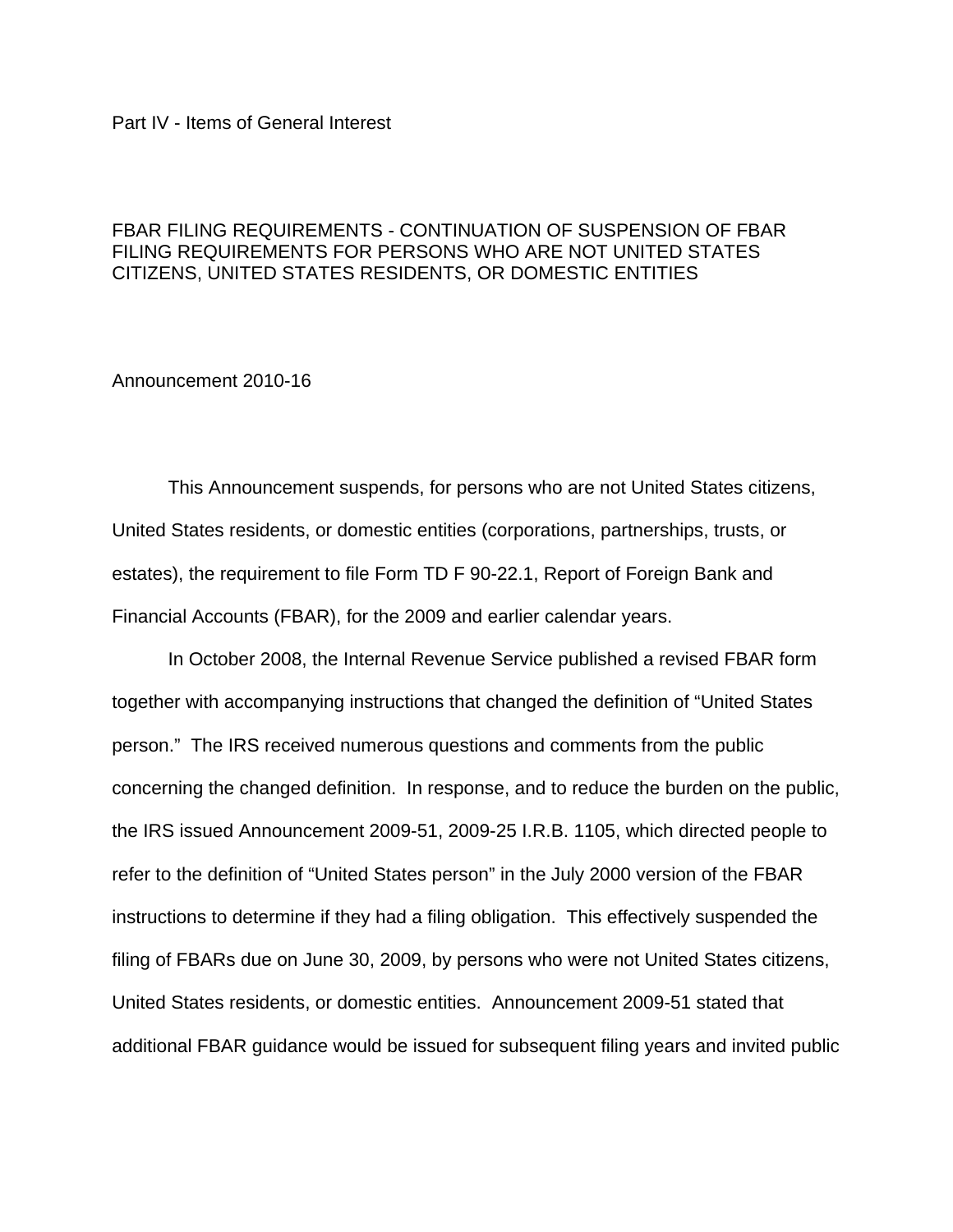comments concerning the FBAR form and instructions.

Since the issuance of Announcement 2009-51, and receipt of a significant number of public comments, the Treasury Department has published proposed FBAR regulations under 31 CFR Part 103, as well as proposed revisions that clarify instructions for the FBAR (Form TD F 90-22.1). To provide taxpayers with guidance on who is required to file FBARs due on June 30, 2010, and in particular to provide immediate guidance to taxpayers on how to answer FBAR-related 2009 federal income tax return questions (e.g., Schedule B of Form 1040, the "Other Information" section of Form 1041, Schedule B of Form 1065, and Schedule N of Form 1120), the IRS and Treasury Department believe it is appropriate to provide the following administrative relief:

The requirement to file an FBAR due on June 30, 2010, is suspended for persons who are not United States citizens, United States residents, or domestic entities. Additionally, all persons may rely on the definition of "United States person" found in the July 2000 version of the FBAR instructions to determine if they have an FBAR filing obligation for the 2009 and earlier calendar years. The definition of "United States person" from the July 2000 version of the FBAR is:

**United States Person** The term "United States person" means (1) a citizen or resident of the United States, (2) a domestic partnership, (3) a domestic corporation, or (4) a domestic estate or trust.

This substitution of the definition of "United States person" applies only with respect to FBARs for the 2009 calendar year and, as originally provided in Announcement 2009